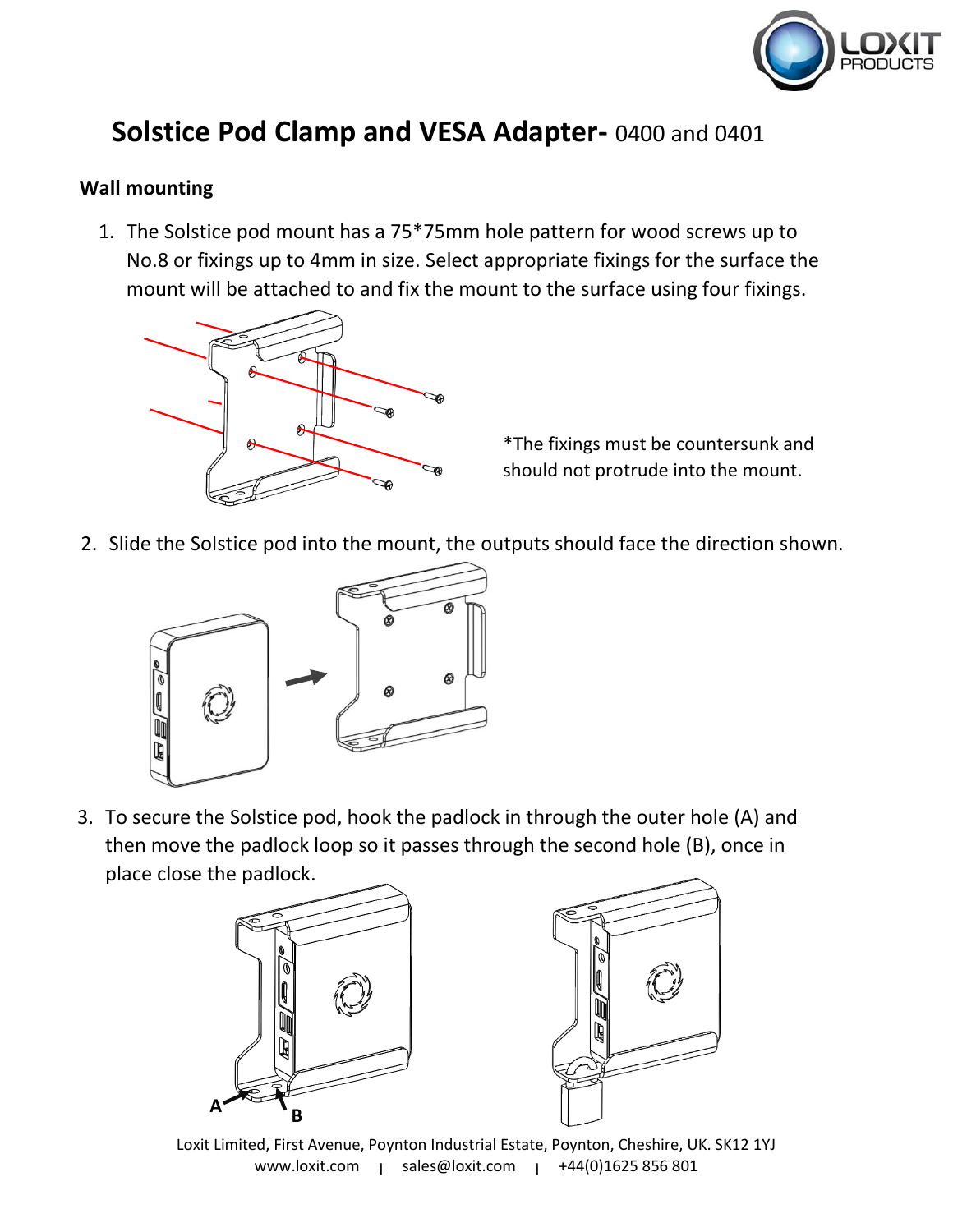

## **Mounting to screen mount- Please note the adapter (0041) is an optional extra**

1. Fix the Solstice pod mount to the L-bracket using four M4\*6mm csk bolts.



2. The adapter and Solstice Pod mount can be bolted to the VESA mount adapter at seven different points.

3. The VESA adapter can be mounted on the left or right side and should be mounted sandwiched between the screen and mount brackets. If necessary washers should be used to evenly space the mount brackets. The screen mount brackets should prevent access to the L-bracket fixing bolts when positioned correctly.

⊂  $\varnothing$  $\varnothing$  $\varnothing$  $\varnothing$ 



Loxit Limited, First Avenue, Poynton Industrial Estate, Poynton, Cheshire, UK. SK12 1YJ www.loxit.com | sales@loxit.com | +44(0)1625 856 801